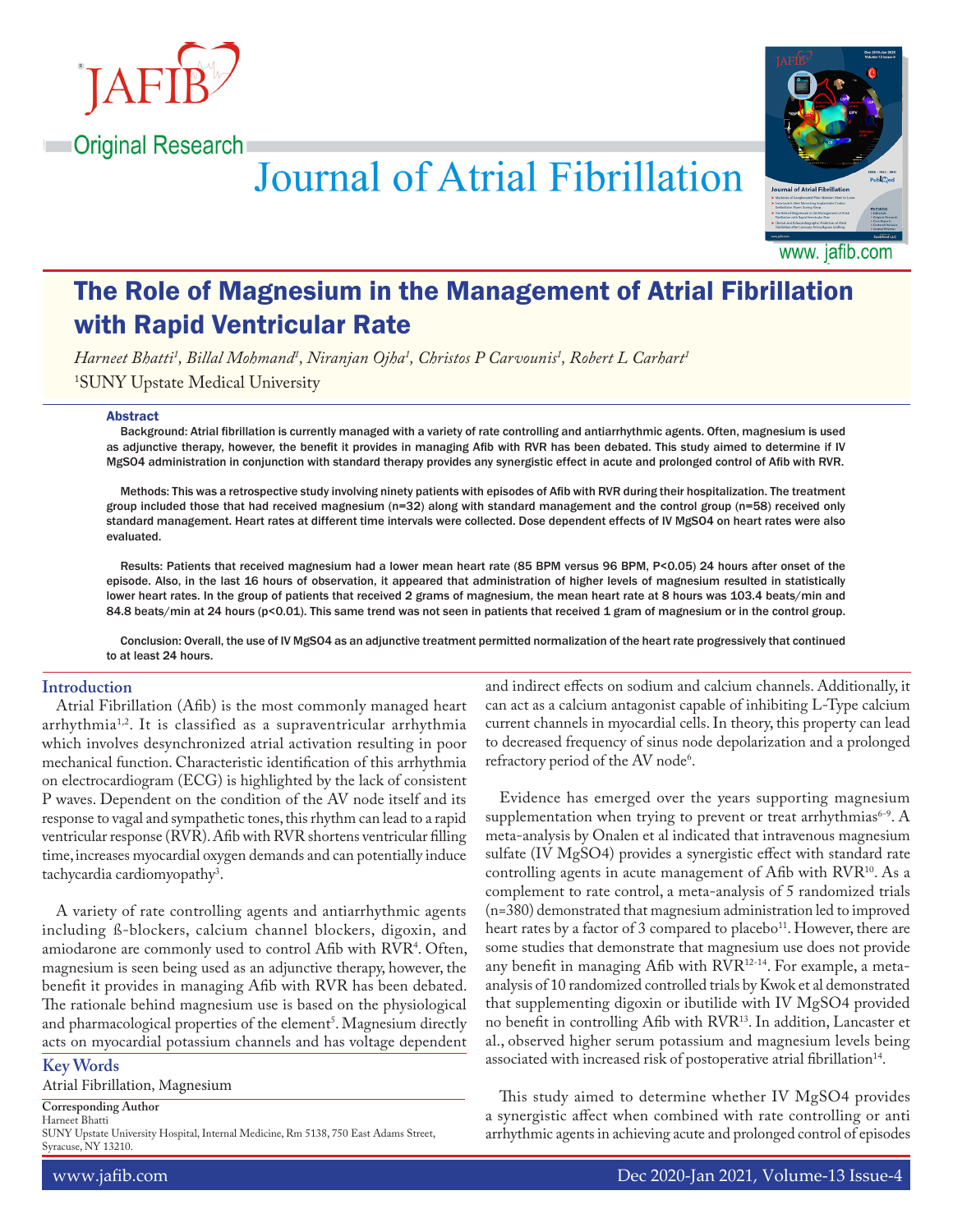





\*P<0.05

of acute atrial fibrillation with rapid ventricular rate.

# **Methods**

This was a retrospective study conducted at SUNY Upstate Medical University, Syracuse, NY. The patients selected for this study were those who had episodes of atrial fibrillation with RVR during their inpatient admission. A total of 90 patients were included for the study and data was collected through chart review. Each patient that was found to have Afib with RVR had a rapid response team come in to address the clinical situation. Heart rates for these patients were collected at onset of the episode, and subsequently at 1 hour, 4 hours, 8 hours, 12 hours and 24 hours after onset of the episode.

Patients were divided into two groups: those that received intravenous magnesium during the episode of atrial fibrillation with RVR and those that did not. Patients were given magnesium as per the preference of the physician in charge of care at the time. The patients that did not receive magnesium served as the control group for the study. Additional data gathered included whether patients in both groups were given any nodal blocking agents or antiarrhythmic agents. To determine whether the effect of magnesium is dose dependent, the heart rates of patients that received 1 gram of magnesium were compared to those that received 2 grams of magnesium.

## Statistical analysis

The mean heart rate at onset of atrial fibrillation with RVR, at 1 hour, 4 hours, 8 hours, 12 hours and 24 hours were calculated. Student's T test was used to compare the means in group of patients that received magnesium to those in the control group. The decrease in heart rate from one-time interval to another within each group was also evaluated using paired student's T test analysis. The proportional receipt of beta blockers, diltiazem, digoxin and amiodarone among these two groups was calculated and their frequency of use was compared using the Chi-square method. The group of patients that received magnesium was further subdivided into groups based on the amount of magnesium given. One group was created of those patients that had received 1 gram of magnesium while another group was created of those that had received 2 grams of magnesium. The mean heart rates after magnesium administration in each group at onset of atrial fibrillation with RVR, at 1 hour, 4 hours, 8 hours, 12 hours and 24 hours were compared. A multiple linear regression analysis was also performed. A P value <0.05 was considered significant.

# **Results**

## Characteristics of Patients Enrolled in the Study

A total of 90 patients were enrolled in this study; of these, 32 patients had received magnesium during episodes of atrial fibrillation with RVR while 58 patients did not.

Patient baseline characteristics were similar in both groups (Table 1). A beta blocker was administered to 25 (78%) patients that

| Table 1:                                                                 | <b>Demographic and Clinical Characteristics of Patients</b> |                                   |  |  |  |
|--------------------------------------------------------------------------|-------------------------------------------------------------|-----------------------------------|--|--|--|
|                                                                          | Control (n=58)                                              | Magnesium (n=32)                  |  |  |  |
| Age (years), median, SD                                                  | $68 + 11.2$                                                 | $71 + 9.0$                        |  |  |  |
| <b>Sex</b>                                                               |                                                             |                                   |  |  |  |
| <b>Male</b>                                                              | 36 (53%)                                                    | 19 (59%)                          |  |  |  |
| Female                                                                   | 32 (47%)                                                    | 13(41%)                           |  |  |  |
| History of heart disease No. (%)                                         | 26 (38%)                                                    | 13(41%)                           |  |  |  |
| Mean Estimated GFR (ml/min/1.73m <sup>2</sup> )                          | $43.5*$                                                     | $51^+$                            |  |  |  |
| Paroxysmal atrial fibrillation                                           | 19 (33%)                                                    | 11(34%)                           |  |  |  |
| <b>Chronic atrial fibrillation</b>                                       | 19 (33%)                                                    | 7(22%)                            |  |  |  |
| Valvular atrial fibrillation                                             | $2(3.6\%)$ **                                               | $1(3.6\%)$ <sup>11</sup>          |  |  |  |
| Average left atrial diameter (cm)                                        | $3.71**$                                                    | $3.85$ <sup><math>++</math></sup> |  |  |  |
| No prior history of atrial fibrillation                                  | 25 (43%)                                                    | 18 (56%)                          |  |  |  |
| Diuretics No. (%)                                                        | 16 (28%)                                                    | 8(25%)                            |  |  |  |
| Mean Serum magnesium (mg/dl)                                             | 1.79                                                        | 1.8                               |  |  |  |
| Beta blockers No. (%)                                                    | 40 (69%)                                                    | 25 (78%)                          |  |  |  |
| Calcium channel blocker No. (%)                                          | 23 (40%)                                                    | 7(22%)                            |  |  |  |
| Digoxin No. (%)                                                          | 4 (7%)                                                      | 2(6%)                             |  |  |  |
| Amiodarone No. (%)                                                       | 3(5%)                                                       | 3(9%)                             |  |  |  |
| Patients with repeat episodes of atrial<br>fibrillation with RVR No. (%) | 15 (26%)                                                    | 7 (22%)                           |  |  |  |

SD, Standard Deviation

\*14 patients were not included in this calculation as they were above 80 years of age. GFR was estimated using the CKD-EPI equation which may not provide accurate assessments in patients greater than 80 years of age.

†7 patients were not included in this calculation as they were above 80 years of age.

\*\*3 patients were not included as they did not have any cardiac imaging.

 $^{\dagger\dagger}4$  patients were not included as they did not have any cardiac imaging.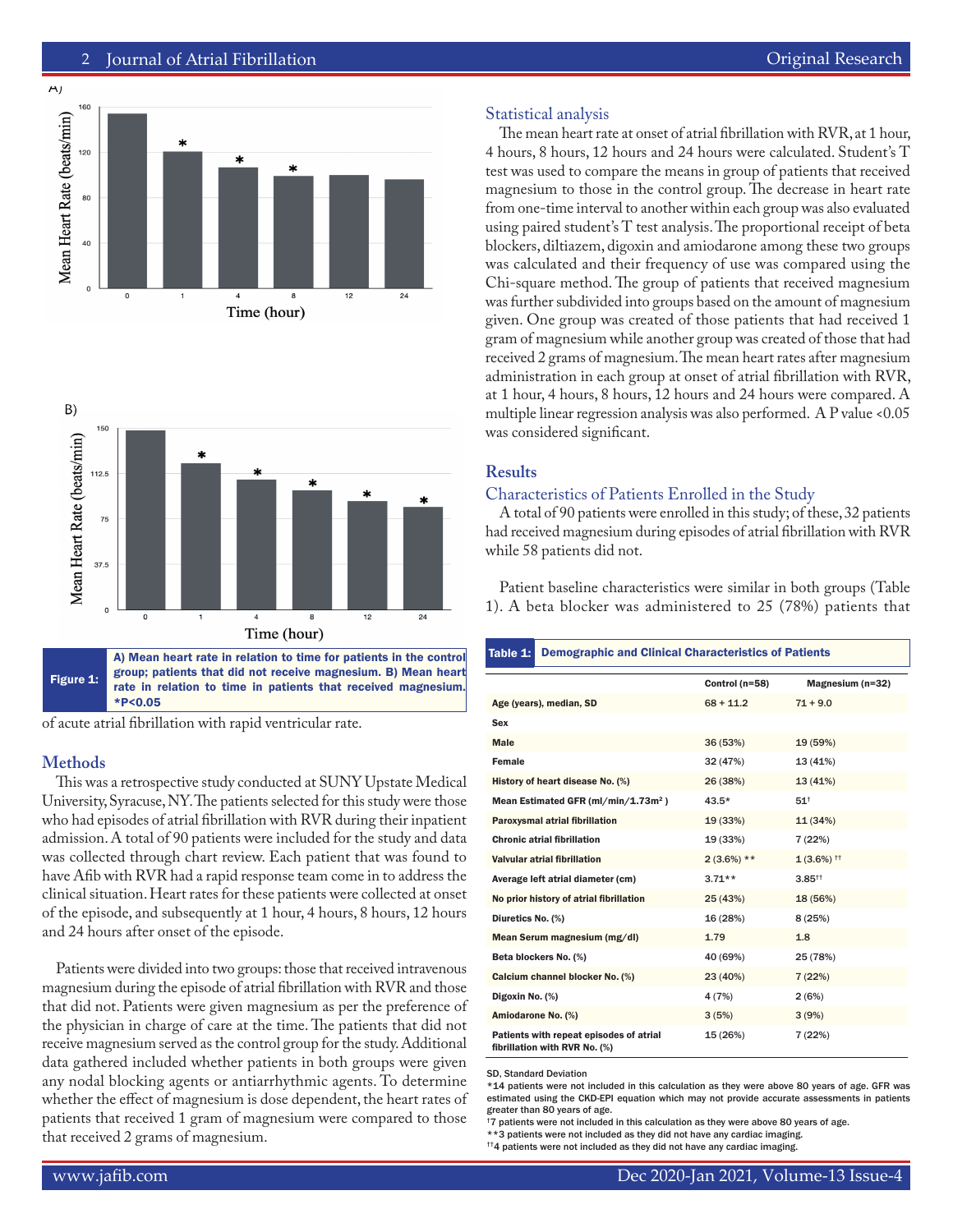| Table 2: $\vert$ | Mean heart rate in relation to time in patients that received |
|------------------|---------------------------------------------------------------|
|                  | magnesium compared to those that did not.                     |

| Time<br>interval<br>(hour) | <b>Mean Heart Rate in the</b><br>Control Group, beats/min<br>(SEM) | <b>Mean Heart Rate in the</b><br>Magnesium group, beats/<br>min (SEM) | <b>Significance</b> |
|----------------------------|--------------------------------------------------------------------|-----------------------------------------------------------------------|---------------------|
| $\bf{0}$                   | $154.21 (+2.54)$                                                   | 148.19 (+3.29)                                                        | <b>NS</b>           |
| 1                          | 120.57 (+3.31)                                                     | $121.23 (+3.93)$                                                      | NS                  |
| 4                          | $106.86 (+3.24)$                                                   | $107.45 (+4.45)$                                                      | <b>NS</b>           |
| 8                          | $99.13 (+2.74)$                                                    | $98.72 (+4.55)$                                                       | NS                  |
| 12                         | 99.87 (+2.94)                                                      | 89.66 (+5.25)                                                         | NS                  |
| 24                         | $96.00 (+2.92)$                                                    | 85.03 (+4.44)                                                         | p<0.05              |

NS, no significant difference between the two groups

received magnesium and to 40 (69%) patients that did not receive any magnesium. In addition, 7 (22%) patients that received magnesium and 23 (40%) patients that did not receive magnesium were given calcium channel blockers. Digoxin and amiodarone were used less frequently, regardless, the frequency of use of these medications was comparable in both groups. Overall, when comparing the two groups of patients, there was no significant difference in the number of patients who received beta-blockers, calcium channel blockers, digoxin, or amiodarone.

Furthermore, the mean serum magnesium level was observed to be similar in both group of patients. Specifically, the group of patients that was given magnesium had a mean serum magnesium level of 1.8 mg/ dl prior to the episode of Afib with RVR, while the control group was noted to have a mean of 1.79 mg/dl.

Lastly, the mean estimated GFR in the group of patients that received magnesium was noted to be 51 ml/ min/ 1.73m2, compared to a mean of 43.5 ml/min/1.73m2 in the control group. It should be noted that 7 patients from the group treated with magnesium and 14 patients from the control group were excluded from the calculation above as they were above 80 years of age.

## Main results

Patients that received magnesium had a lower mean heart rate after 24 hours of the onset of the atrial fibrillation with RVR episode compared to the patients that did not receive magnesium. The average heart rate 24 hours after the episode in patients that received magnesium was 85 beats/min, whereas the average heart rate for patients that did not receive magnesium was 96 beats/min (P<0.05) (Table 2).

The control group demonstrated a statistically significant progressive decrease in the heart rates between onset of the episode to 1 hour after episode ( $p<0.001$ ), 1 hour to 4 hours after episode ( $p<0.001$ ) and 4 hours to 8 hours after episode (p<0.001) (Figure 1A). However, the decrease in heart rate between 8 hours to 12 hours and 12 hours to 24 hours was not statistically significant. On the other hand, the magnesium group showed similar trends as there were also significantly lower heart rates at the intervals of 1 hour, 4 hours and 8 hours after the onset of episode (Figure 1B). Unlike the control group however, the magnesium group continued to demonstrate a statistically significant decline in the heart rate beyond 8 hours. The average heart rate at 12 hours was 89.66 beats/min and was statistically lower than the average heart rate of 98.72 beats/min at 8 hours (p<0.05). Also, at 24 hours, the average heart rate was 85.03 beats/min and was lower than the

average heart rate of 89.66 beats/min at 12 hours (p<0.05). In brief, it appears that that the addition of magnesium permits normalization of the cardiac rate in a progressive way that continues up to 24 hours.

A deeper comparison was done on the 34 patients that received magnesium; 17 patients were given 1 gram of magnesium and 17 were given 2 grams of magnesium. Upon comparison, it was noted that the mean heart rate after 24 hours in the low magnesium group was 87.1 beats/min, whereas in the high magnesium group, the mean heart rate at 24 hours was 84.8 beats/min; this difference did not achieve statistical significance (Table 3). However, in the last 16 hours of observation, between 8 hours of the onset of the episode and 24 hours, it appeared that administering higher levels of magnesium had an advantage (Figure 2). The mean heart rate in the control group and the low magnesium group at 8 hours was 99.2 beats/min and 94.1 beats/min, respectively. At 24 hours, the mean heart decreased to 96 beats/min in the control group and to 87.1 beats/min the in low magnesium group, and these decreases in heart rate were not statistically significant. On the other hand, in the group of patients that received 2 gm of magnesium, the mean heart rate at 8 hours was 103.4 beats/min and 84.8 beats/min at 24 hours (p<0.01). In brief, the mean heart rate decreased by 3 beats/min in patients that did not receive any magnesium, 7 beats/min in those that received 1 gram of magnesium and 18.2 beats/min in those that received 2 grams of magnesium between 8 and 24 hours after onset of Afib with RVR.

As this study involved the use of other rate controlling agents in association with magnesium, a multiple linear regression analysis was also performed to determine whether magnesium has an independent effect on rate response. An analysis including all rate controlling agents and magnesium at 24 hours resulted in  $R=0.29$  (p<0.05). A backward stepwise regression analysis, removing the effect of one rate controlling agent at a time, concluded that magnesium alone was still important in determining the heart rate  $(R=0.22, p<0.05)$ . Furthermore, it was determined that the effect magnesium had on rate response is dependent on the amount of magnesium administered. A significant regression equation was found (95.6-0.77(milliequivalents of magnesium)) with a R of 0.27 (p<0.05). The heart rate decreased by



www.jafib.com Dec 2020-Jan 2021, Volume-13 Issue-4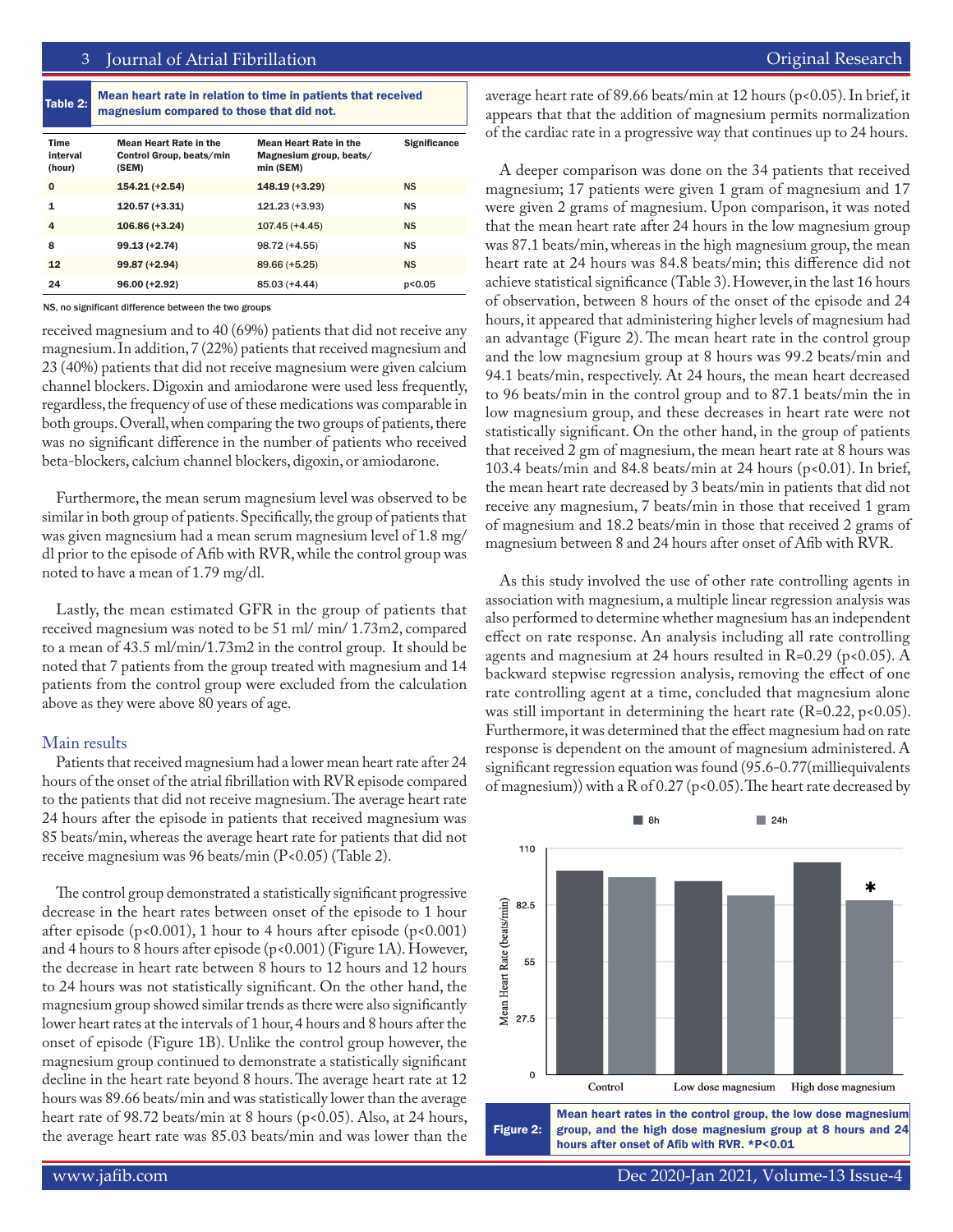# 4 Journal of Atrial Fibrillation **Access 2018** 2019 12:30 November 2018 2019 12:30 November 2019 12:30 November 201

Table 3: Mean heart rate over time in patients that received 1 gram of magnesium (low dose magnesium group) and 2 grams of magnesium (high dose magnesium group).

| Time interval (hour) | <b>Mean Heart Rate in the</b><br>Low Magnesium Group,<br>beats/min (SEM) | <b>Mean Heart Rate in the</b><br>High Magnesium Group,<br>beats/min (SEM) | <b>Significance</b> |
|----------------------|--------------------------------------------------------------------------|---------------------------------------------------------------------------|---------------------|
| $\bf{0}$             | $147.5 (+4.0)$                                                           | $147.4(+5.0)$                                                             | <b>NS</b>           |
| 1                    | $117.4 (+5.4)$                                                           | $124.5 (+5.5)$                                                            | <b>NS</b>           |
| 4                    | $104.2 (+4.7)$                                                           | $111.7 (+7.6)$                                                            | <b>NS</b>           |
| 8                    | $94.1 (+5.3)$                                                            | $103.4 (+7.2)$                                                            | <b>NS</b>           |
| 12                   | $91.1 (+8.5)$                                                            | $90.7 (+5.9)$                                                             | <b>NS</b>           |
| 24                   | $87.1 (+7.0)$                                                            | $84.8(+5.2)$                                                              | <b>NS</b>           |

NS, no significant difference between the two groups

0.77 beats/min for each milliequivalent (mEq) of magnesium used;of note, 8 mEq of magnesium is equivalent to 1 gram of magnesium. In brief, the infusion of magnesium leads to a predictable decrease in heart rate and this response is independent of the other medications butis dependent on the dosage of magnesium used.

Lastly, the number of repeat episodes of atrial fibrillation during the patient's hospitalization were also analyzed. In the group of patients that received magnesium, 7 (22%) patients had repeat episodes before discharge, compared to 15 (26%) patients in the control group.

#### **Discussion**

Atrial fibrillation has become a major public health burden and its prevalence is projected to continuously increase<sup>18</sup>. The associated costs continue to strain a struggling healthcare system with increasing needs in medications, management of the extensive complications such as heart failure and stroke, and the significant morbidity and mortality caused simply due to the prevalence of the condition. Additional options for management of this arrhythmia may help with the overall burden, and magnesium, being a drug that is easily available and uncostly, may provide some support.

Magnesium is viewed to act as a calcium channel blocker; hence, it should theoretically function as an AV nodal blocker. However, there have been mixed results regarding the benefit of magnesium use in helping control atrial fibrillation with RVR in prior studies. Most of these studies have also been limited to post-cardiac surgery patients, limiting the generalizability of their findings<sup>14-17</sup>. With such contrasting studies, electrolyte supplementation for management of atrial fibrillation remains conflicting in both medical and surgical wards.

The patients included in this study were not post-surgical, rather patients from all wards within the hospital that developed acute episodes of atrial fibrillation with rapid ventricular rate. The results of this study indicate that magnesium may play an important role in helping maintain a lower heart rate for longer periods of time. Also, it seems that magnesium may help decrease heart rates at a faster rate. In the different groups that were analyzed, when magnesium was given, there was a greater decrease in heart rates 1 hour from the onset of the episode and onwards. In addition, it should be noted that the mean serum magnesium levels prior to the onset of the episode, were within normal range for both the control group and the group of patients that received magnesium. Interestingly, the patients that did receive magnesium still achieved a statistically significant lower mean heart rate after 24 hours of the onset of the atrial fibrillation with RVR episode compared to control group despite normal serum magnesium levels. This study also indicates that there is a possibility that the impact of magnesium may be dose dependent as the rate of decrease in heart rate was noted to be higher in patients that were given a higher dose of magnesium.

#### **Limitations**

There were limiting factors that played a role in this study. For instance, patients had received other drugs during their episodes of Afib with RVR; some received rate controlling agents, while others received antiarrhythmic agents. The dosage administered for these other drugs may have also varied in the different groups. To further add to the limitations, some patients that had repeat episodes of Afib with RVR, were administered additional medications and this may have hindered the overall response to magnesium administration.

#### **Conclusions**

Overall, our results seem to indicate that magnesium has a role to play in the management of atrial fibrillation with RVR. Larger randomized studies are still needed to further support and clarify its role. Additional areas for future studies that may be worth looking into include determining the impact of magnesium when combined with specific AV nodal blockers or antiarrhythmics. Last but not least, further studies are needed to determine effective dosages of magnesium and to help determine whether there are any adverse effects of high dose magnesium use in such patients.

### **References**

- 1. January CT, Wann LS, Calkins H, et al. 2019 AHA/ACC/HRS Focused Update of the 2014 AHA/ACC/HRS Guideline for the Management of Patients With Atrial Fibrillation: A Report of the American College of Cardiology/ American Heart Association Task Force on Clinical Practice Guidelines and the Heart Rhythm Society in Collaboration With the Society of Thoracic Surgeons [published correction appears in Circulation. 2019 Aug 6;140(6):e285]. Circulation. 2019;140(2):e125-e151. doi:10.1161/CIR.0000000000000665
- 2. Heeringa J, van der Kuip DA, Hofman A, et al. Prevalence, incidence and lifetime risk of atrial fibrillation: the Rotterdam study. Eur Heart J. 2006;27(8):949-953. doi:10.1093/eurheartj/ehi825
- 3. Moskowitz A, Chen KP, Cooper AZ, et al Management of Atrial Fibrillation with Rapid Ventricular Response in the Intensive Care Unit: A Secondary Analysis of Electronic Health Record Data. Shock. 2017;48(4):436-440. doi:10.1097/ SHK.0000000000000869
- 4. Wyse DG, Waldo AL, DiMarco JP, et al. A comparison of rate control and rhythm control in patients with atrial fibrillation. N Engl J Med. 2002;347(23):1825-1833. doi:10.1056/NEJMoa021328
- 5. Baker WL. Treating arrhythmias with adjunctive magnesium: identifying future research directions. Eur Heart J Cardiovasc Pharmacother. 2017;3(2):108-117. doi:10.1093/ehjcvp/pvw028
- 6. Bouida W, Beltaief K, Msolli MA, et al. Low-dose Magnesium Sulfate Versus High Dose in the Early Management of Rapid Atrial Fibrillation: Randomized Controlled Double-blind Study (LOMAGHI Study). AcadEmergMed. 2019;26(2):183-191. doi:10.1111/acem.13522
- 7. Davey MJ, Teubner D. A randomized controlled trial of magnesium sulfate, in